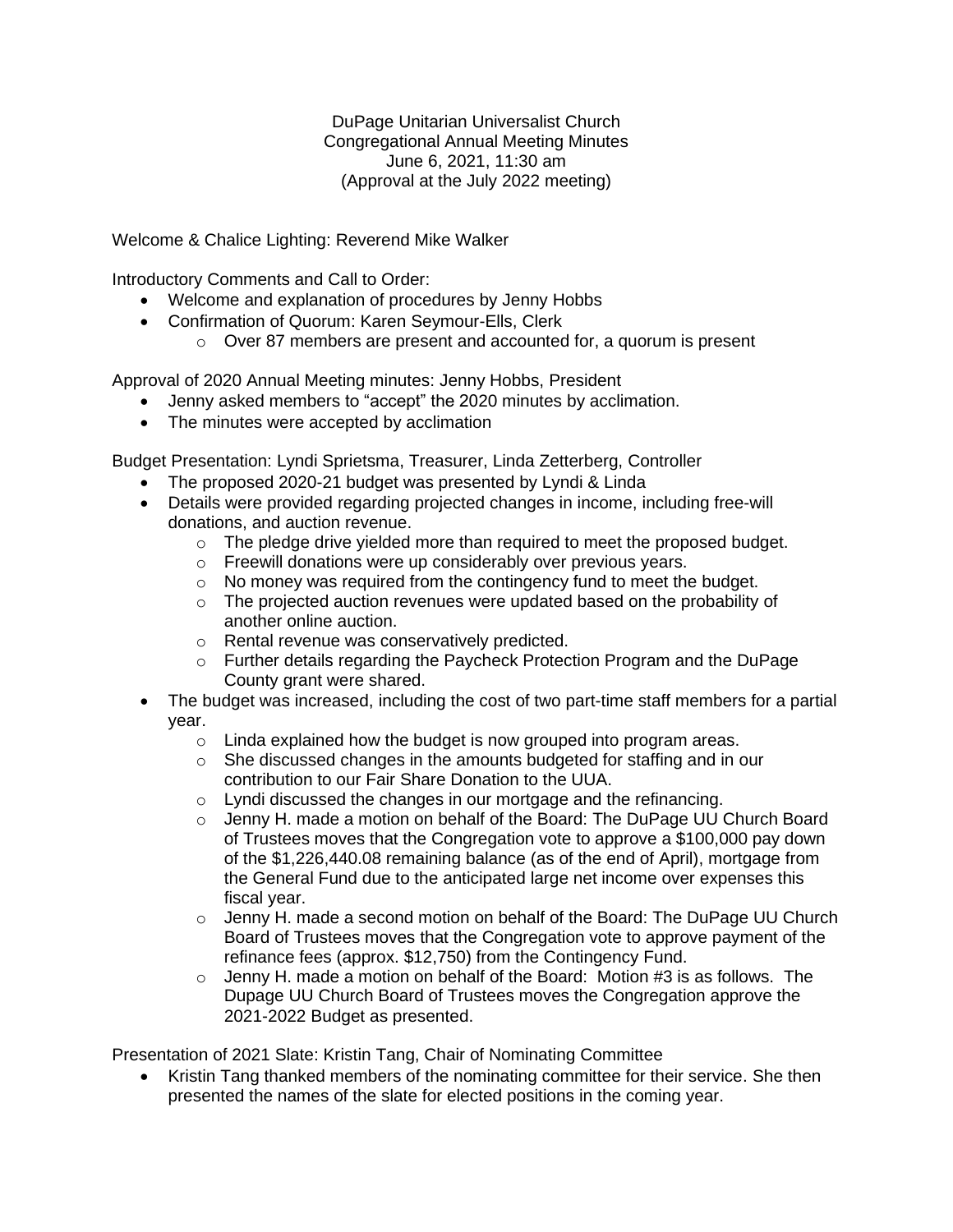- o Board:
	- Trustee at large: Kelley Trombley-Freytag (3-year term)
	- **E** Clerk: Katie Hay (3-year term)
	- Controller: Lyndi Sprietsma (2-year term as controller and 2-year term as treasurer)
- o Nominating Committee:
	- Mara Southorn (3-year term)
	- **Chris Wallbruch (3-year term)**
- o Endowment Committee
	- Russ Manthy (3-year term)
- o Community Outreach Committee (Formerly Public Ministry Committee)
	- Pat Kocher-Cowan (1-year term)
- Jenny H moved on behalf of the Board of Trustees that the Congregation vote to approve the slate as presented.

Report from the Ministerial Search Slate: Karen Hutt

• Karen shared an update on the work of the ministerial search committee.

• Reaffirming our Search Committee:

- The Board of Trustees is grateful for their work and is pleased to present the Ministerial Search Committee, made up of Jane Gano, Kat Gelder, Dave Gorman, Bob Harris, Karen Hutt, Doug Kocher-Cowan and Sarah Lensink for reaffirmation for another year of search.
	- o Jenny H presented a motion from the Board.
	- $\circ$  The DuPage UU Church Board of Trustees moves that the Congregation reaffirm the Ministerial Search Committee as selected by the Congregation and presented by the Board of Trustees.

Report from the Governance Task Force by Ann Arellano, Chair of the Task Force

- Ann shared the history of our move toward Policy Governance over the past 10 years.
- She then provided an update on the work of the Governance task force.
- The Board believes that this change in governance will support improved clarity, efficiency, accountability and support for our lay leaders.
- She explained that this is a trial year, allowing us to fine tune changes and move toward a final approval in June 2022.
- Jenny Hobbs thanked the Governance Task Force for their hard work over the previous year.

Report from the Accessibility and Inclusion Ministry

- Report on the current status of the AIM process at DUUC.
- If the continued work of AIM is approved by the congregation, DUUC will become the  $7<sup>th</sup>$ UU Church to attain this certification.
- Motion: The DuPage UU Church Board of Trustees moves that the congregation establishes DUUC as an Accessibility and Inclusion Ministry Certified Congregation.

Voting instruction for Business items: Jenny H.

• Jenny H. shared instruction and details on the different ways members can vote on the slate of candidates and the motions presented today.

Music: Kelley Trombly-Freytag, Becky Trombley-Freytag, Jim Wharton